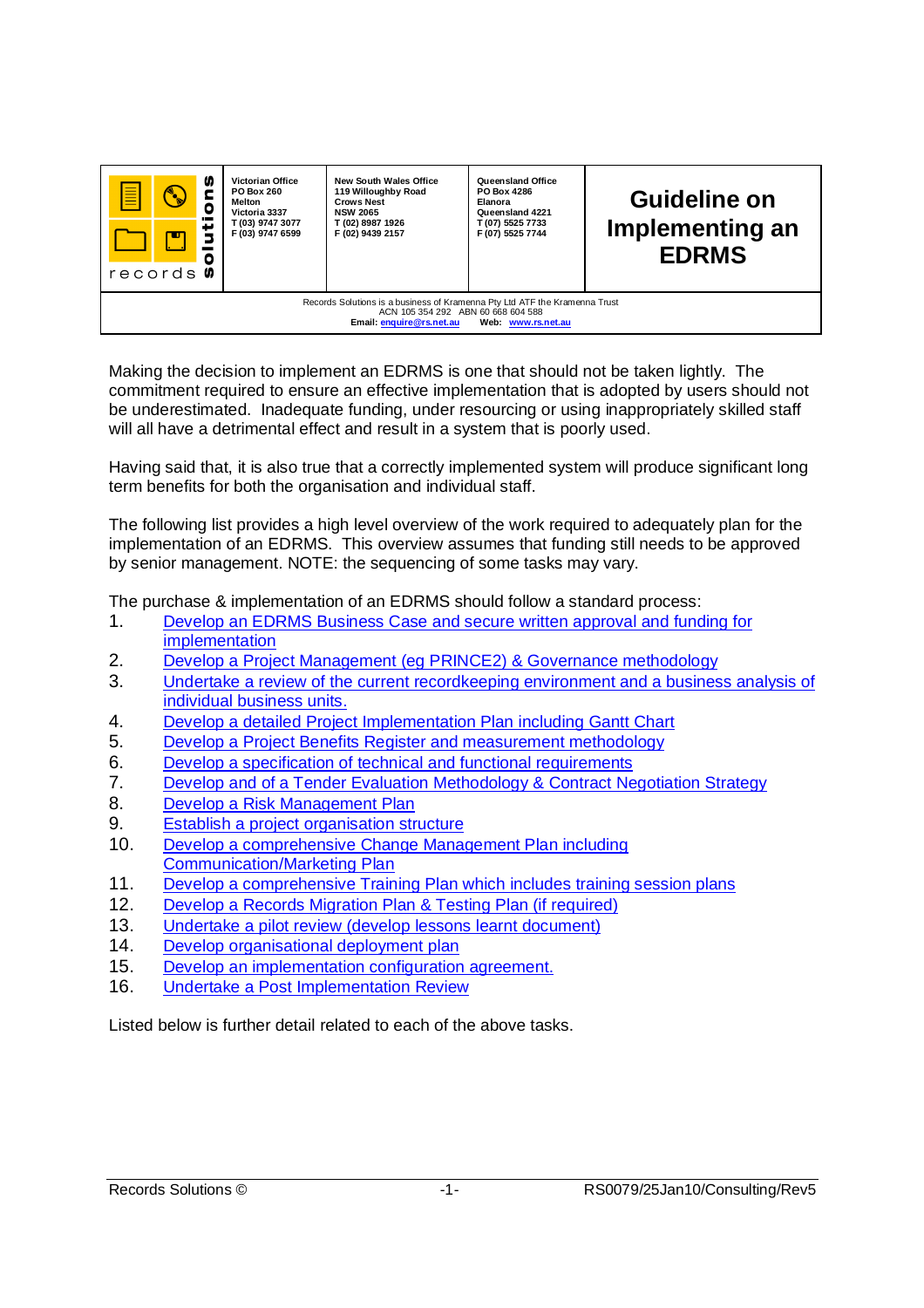## **Developing your Business Case**

Depending on the organisation within which you work, your business case will most likely focus on different issues. For many years the private sector were (and in many instances still are) primarily interested in their Return on Investment (ROI) i.e. how long it takes to recoup the dollars spent implementing the system. This position will gradually change as more and more organisations understand the implications of legislation such as the Crimes (Document Destruction) Act 2006 and the Evidence (Document Unavailability) Act 2006.

Unfortunately proving a ROI in the case of an EDRMS implementation is not always easy, as many of the benefits are intangible. Typical arguments such as the time saved in document retrieval, although true, are difficult to quantify and vary greatly between the types of office workers.

In most cases the public sector have very different drivers. For the most part public agencies have fairly prescriptive record keeping obligations to meet and it is a relative easy matter to determine the level to which they are compliant. "Selling" them on an EDRMS is often a matter of pointing out that they are failing to meet regulatory record keeping requirements and pointing out the risks to which they are exposed.

Regardless of your organisation, most have a single end focus – the provision of improved service to clients. Your business case must therefore be built on sound logic and clearly detail the expected benefits that will result from implementation, including, where possible, improved customer service. It is these benefits that you must measure against when determining the success or otherwise of your EDRMS implementation.

#### **Project Management & Governance**

All significant technology projects should follow a standard project management methodology (PMM) and an EDRMS implementation is no different. Proven PMM's provide the framework for effective management of budgets, timeframes, risks, quality and resources (human and other) etc.

However, it is important not to implement a methodology that is too onerous for the project i.e. it overburdens the project without providing equal benefit. The methodology should be commensurate with the level of risk involved and number of resources available.

In determining the overall project management approach it is also necessary to determine how the project will be resourced e.g. internal or external staff, the availability of resources skilled in particular tasks e.g. data migration, the tightness of timeframes etc.

It is not unusual to source in a Project Manager with particular expertise in EDRMS implementations to oversee in-house staff expertise. Using this method ensures that in-house staff are up-skilled during the implementation and the learnings remain in-house.

#### **Understanding your requirements**

A Functional Business Analysis is the most critical step you can undertake in an EDRMS implementation. Understanding where your organisation is and where it should be in terms of its record keeping requirements, is the first step to ensuring you select the most appropriate EDRMS product. In order to gain a complete understanding of organisational requirements it will be necessary to undertake a review of current records management practices and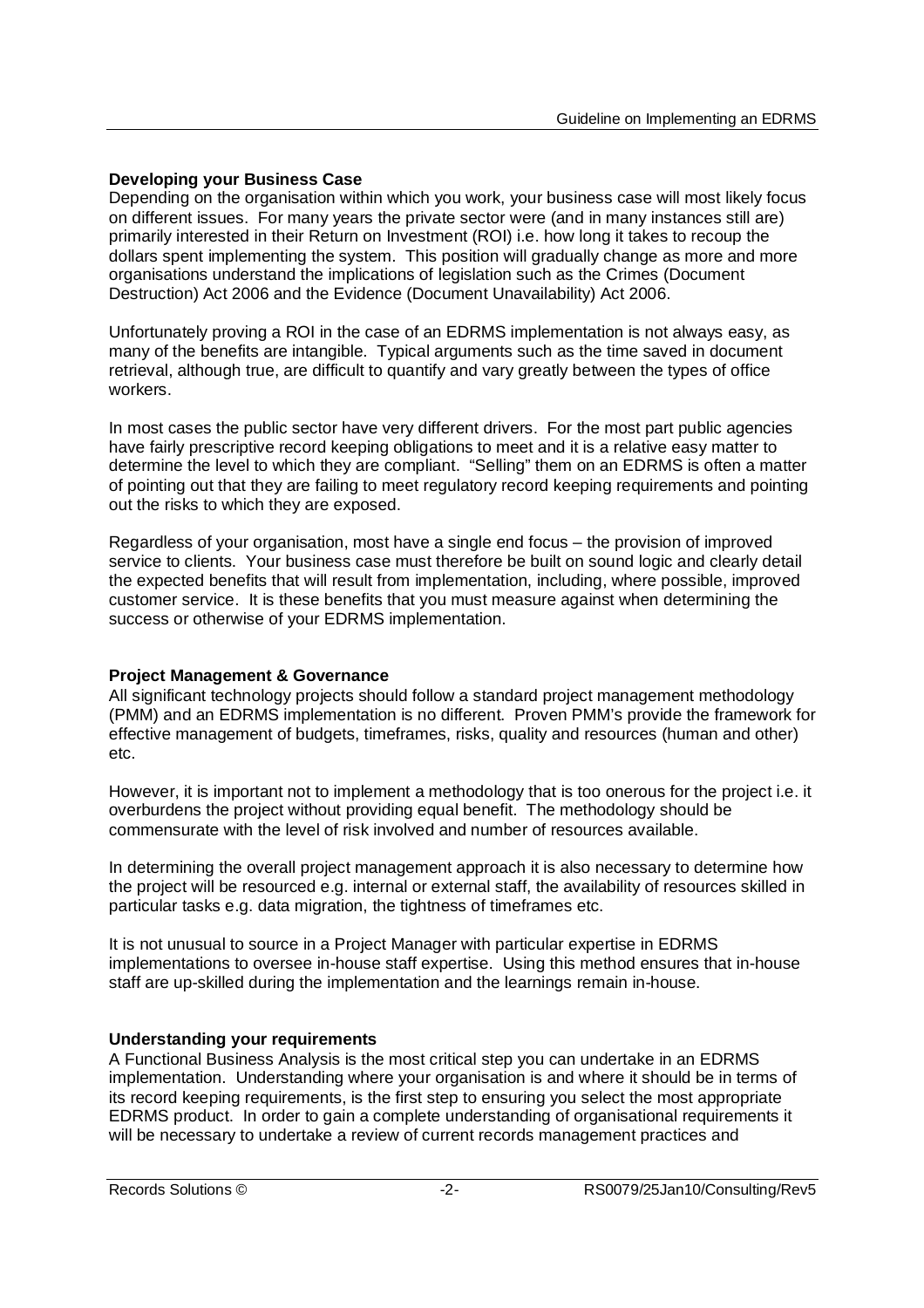requirements and consult with each organisational business unit in relation to their individual functional requirements.

It will be necessary at this point to determine/capture a myriad of information which will eventually flow into your requirements specification and help you build the records management control documentation (framework tools) e.g. Records Management Policy, Business Classification Scheme, Retention and Disposal Schedule, Thesaurus, RM & EDRMS Business Rules etc. needed for all successful records management operations. This is also your key opportunity to gather requirements on an organisational wide basis.

Keep in mind that it may not be possible to satisfy everyone. If only a couple of staff use a particular application that does not integrate out of the box with your chosen EDRMS, it may be wiser to satisfy their requirement to capture and make the document available via windows "drag and drop" functionality, thus avoiding potentially costly integration that may need to be redone every time you upversion your EDRMS.

Conducting functional business analysis also provides:

- an indication of resource requirements for the EDRMS deployment:
- the identification of inefficient and ineffective practices and duplication of effort;
- information on the requirements for the organisation's governance model:
- identification of relationships between workgroups;
- detailed information on IT architecture; and
- information on suitable sites for a pilot.

The output of this process will produce the first stage in the development of the:

- roles and responsibilities of staff once the EDRMS has been implemented;
- policies, procedures and business rules that need to be developed;
- information on appropriate security structures/models; and
- possible workflow and process re-engineering opportunities.

#### **Project Implementation Plan**

Whilst it seems like an obvious step in the process, it is imperative that the progress of the implementation be carefully monitored via an approved Implementation Plan. It is also important not to underestimate the level of detail required in the plan.

There are many tools you can use to develop your implementation plan, from a basic spreadsheet to a sophisticated application specific project planning tool. What is important is that you don't miss any of the steps required of the implementation.

Typically you should insert the major activities first and then go back and break them down into their individual components. Next you can determine the duration of tasks and identify any specific skill sets you will need (note that a task may be to secure a specific skill set) and finally you can allocate the necessary resources to each task. This one paragraph has made the process sound very simple and whilst it is not an overly complex activity, it does require clarity of thought and a logical mind.

Accurate programming of the start and end dates and dependencies between tasks is critical to the smooth running of the project and ensuring that individual tasks do not get overlooked. Milestones also need to be highlighted as these provide goals to aim for and enable the breaking up of large tasks into smaller manageable "chuncks".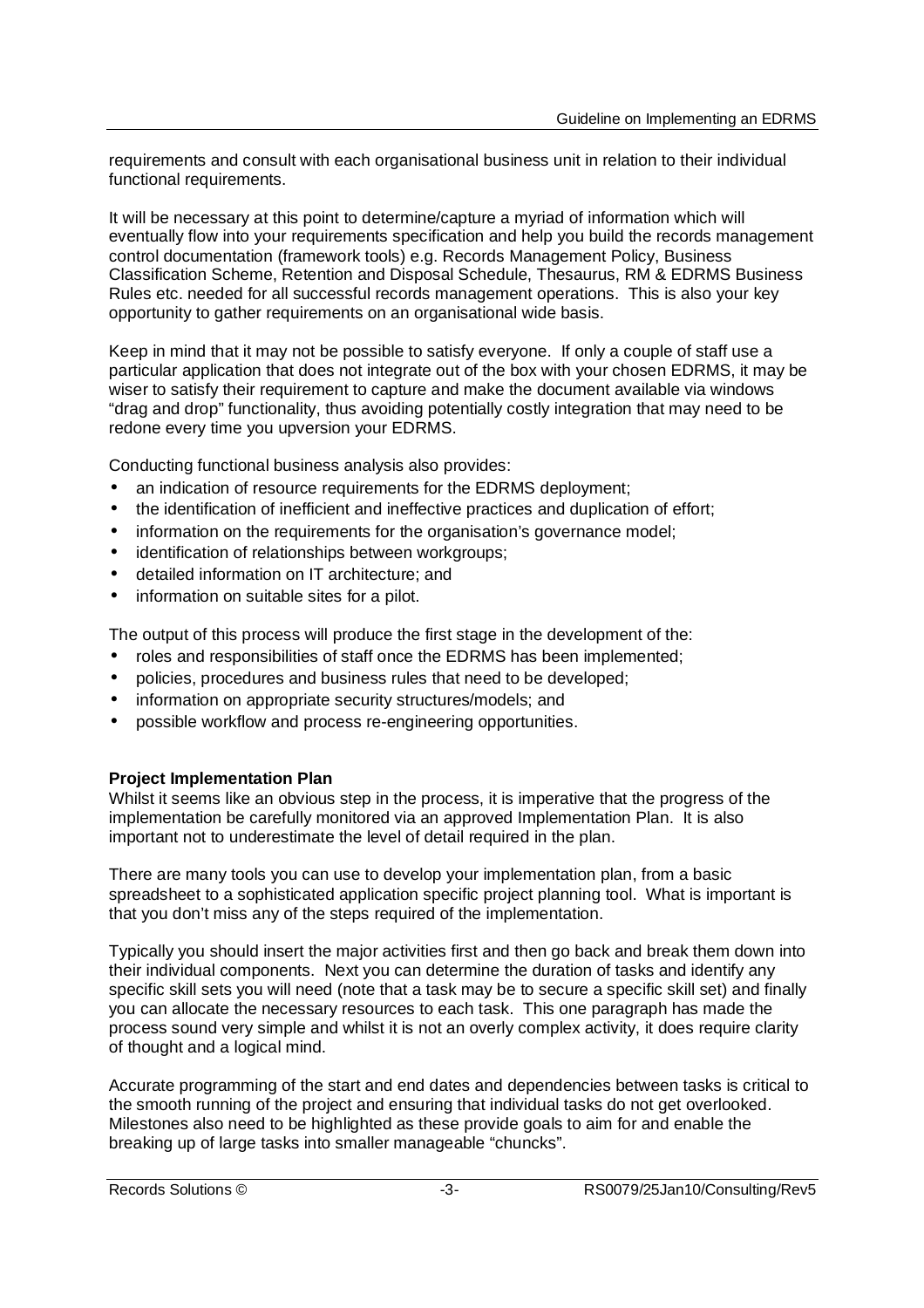Managing the implementation in accordance with your plan will require some flexibility. The plan itself may need to be adjusted many times throughout the course of the project. It is for this reason that you may hear project managers say their plan is set in sand but their goal (the successful implementation of an EDRMS) is set in concrete.

## **Project Benefits Register**

There are few better ways to measuring the success of your implementation than to monitor outcomes against a set of predetermined criteria and in many instances project management methodologies will demand this.

In the case of an EDRMS implementation there is no better way than to develop a Project Benefits Register. Such a register is made up of the identified benefits detailed in your Business Case. Each benefit must be accompanied by a method to define success and a method for measuring success.

The Project Benefits Register should be used as another tool to monitor progress. Regular reviews of the Benefits Register, where the project team members ask "how are we moving toward the achievement of this benefit?" should be undertaken. Do not fall for the trap of only revisiting the Benefits Register toward project's end, at that stage it may be too late to correct an issue that helps you achieve success.

## **Develop a Requirements Specification**

The requirements specification must include functional and technical requirements and typically it is released to the market place together with Contract and Tendering Conditions and a project brief and/or background to help vendors understand the circumstances under which the EDRMS will be implemented.

This is a critical component of the overall project. If a requirement is not included in the specification or contract negotiations you can not then expect a product vendor to be responsible if it is later determined that their product can not perform a particular function.

Typically the specification will include a range of functional requirements e.g. the system must enable standard reporting without the need to purchase another product, and a range of technical requirements relating to the environment within which the EDRMS must operate e.g. the system must be compatible with the current organisational SOE and integrate with the desktop environment providing transparent user operation with e.g. MS Windows/Office 2003 applications.

The functional requirements will vary depending on needs but could include:

- Useability/user friendliness
- Record type item structures
- File management
- Document management
- Email & facsimile management
- Electronic drawing management
- Workflow
- Scanning & Imaging
- File & Document tracking/movement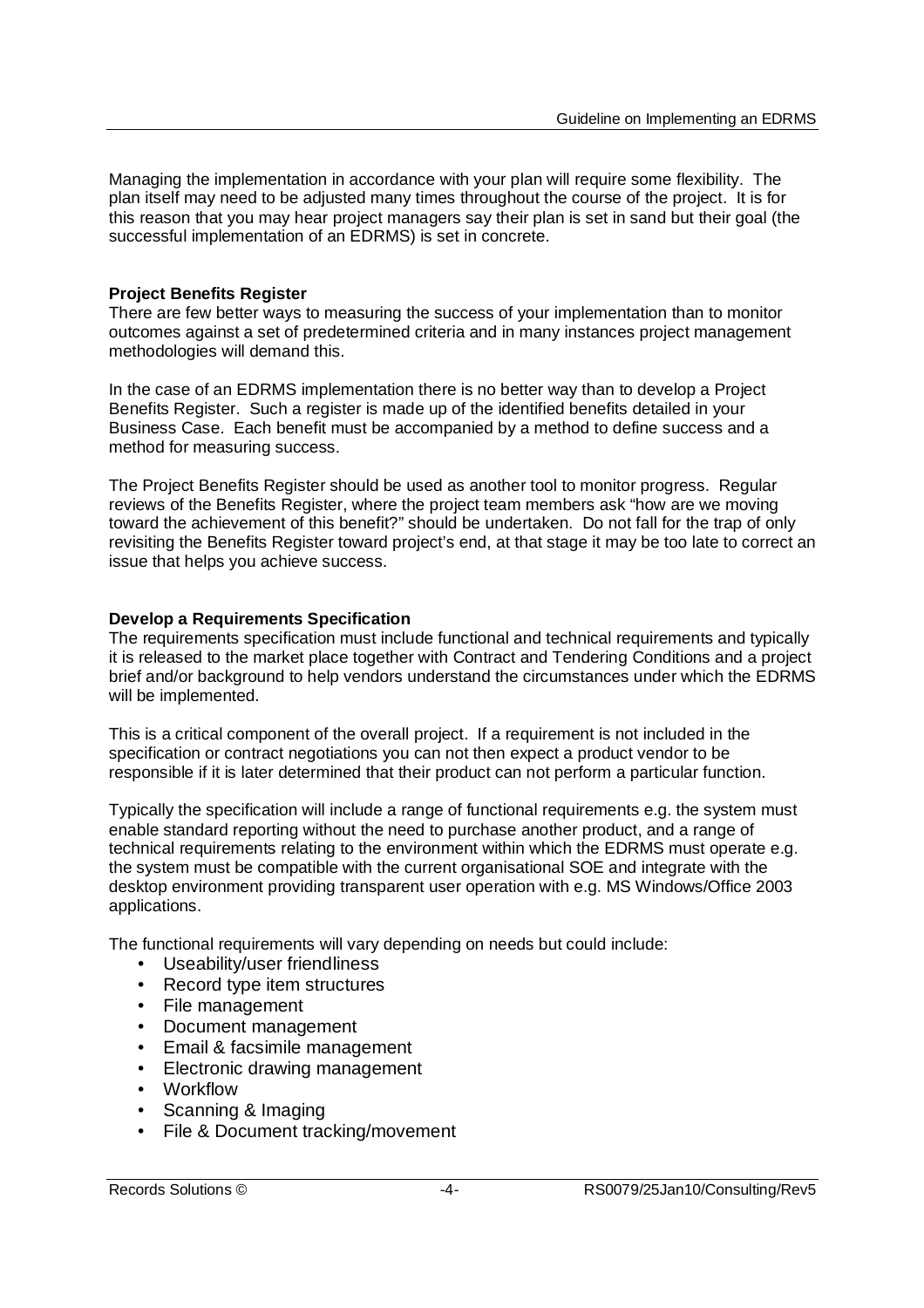- Searching/retrieval
- Archiving & disposal
- Security & audit
- Reporting
- Web capability
- System administration
- Special requirements e.g. VERS Compliance

Technical requirements may include:

- Implementation requirements
- Ongoing support
- Training & documentation
- Interfacing requirements
- Technical environment e.g. database type requirements, communications etc.
- System management
- Peripherals Printers, scanners, Barcode readers etc.
- Backup media, offsite storage, recovery and housekeeping

#### **Tender Evaluation Methodology & Contract Negotiation Strategy**

Having developed the requirements specification it is now necessary to develop a Tender Evaluation Methodology. The methodology can take several forms but the most common is a series of templates within which raw scores are entered.

With advanced methodologies the template (often a spreadsheet) will have inbuilt formula which calculates a score based on the entered raw score. The methodology should be built to determine a short-list of preferred products before then determining the preferred product. The methodology may include site visits to reference sites and possibly benchmarking though the later is becoming less common due to the advanced nature of most products.

The methodology must calculate scores for all selection criteria taking into account the predetermined weighting. To ensure a completely open and fair process it is recommended that the Evaluation Methodology be determined prior to the receipt of tenders.

A Contract Negotiation Strategy should also be developed prior to the receipt of tenders on the understanding that this will be a "living" document which may change depending on the shortlisted products. It is true that the negotiation strategy may alter depending on the preferred product.

Before entering into negotiation it is important for the project team to determine what expertise they require e.g. is special legal representation required due to the complex nature of the proposed contract?

It is also important to determine which of your non-mandatory requirements you are prepared to negotiate away in return for those that you aren't prepared to move on. Often at this stage in the process you are simply trying to finalise the minute detail of the contract and taking into account the Best and Final Offer (BAFO) of the preferred tenderer. The negotiation Strategy should provide clear guidelines as to what is permissible in the negotiation process e.g. allowing non compliance with a mandatory requirement should not be permitted regardless of what is offered in return.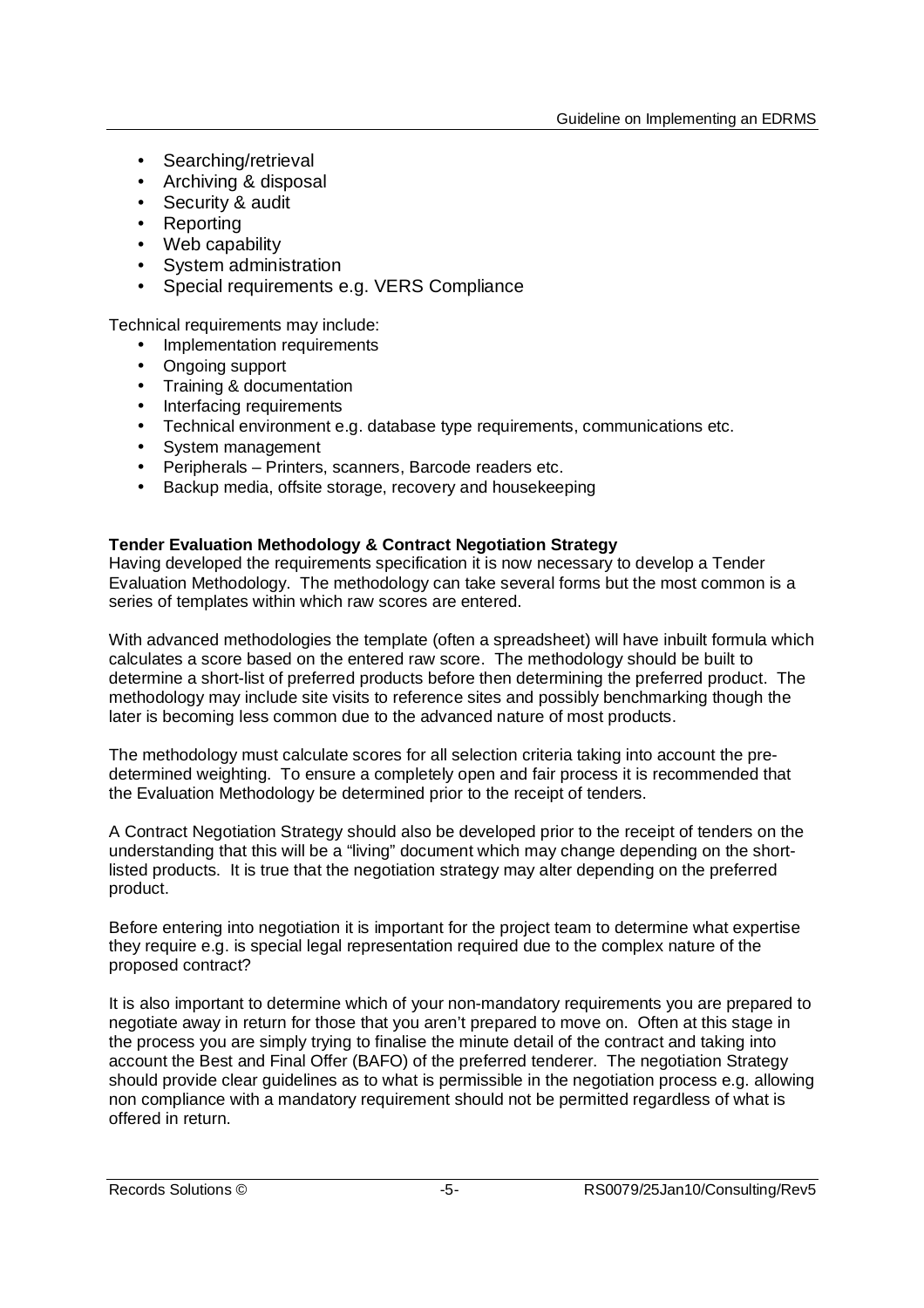## **Develop a Risk Management Plan**

A fully detailed risk management plan which identifies all potential and real project risks must be developed. The project Steering Committee must support and promote risk management strategies and accept the time and resource implications of any countermeasures, which must be built into the project budget.

The risk management plan must invoke a consistent approach to risk management which is fully embedded in the project management processes. It must identify risk tolerances and responsibilities for the management of risks.

The plan must also identify how each risk it to be measured and the level of risk determined. This should be done in accordance with an approved Risk Rating which has been developed for the project.

The following categories can be used as a starting point for identifying the main areas of risk in relation to an EDRMS project.

- Strategic/Commercial Risks
	- o Under-performance to specification
	- o Collapse/insolvency of contractors
	- o Failure of suppliers to meet contractual commitments, this could be in terms of quality, quantity, timescales or their own exposure to risk
	- o Insufficient capital revenues
	- o Market fluctuations
	- o Fraud / theft
	- o The situation being non-insurable (or cost of insurance outweighs the benefit)
- Legal and Regulatory
	- o New or changed legislation may invalidate existing assumptions
	- o Failure to obtain appropriate approval, e.g. planning, consent
	- o Unforseen inclusion of contingent liabilities
	- o Loss of intellectual property rights
	- o Failure to achieve satisfactory contractual arrangements
- Organisational/Management/Human factors
	- o Management incompetence
	- o Inadequate adoption of management practices
	- o Poor leadership
	- o Key personnel have inadequate authority to fulfil their roles
	- o Lack of clarity over roles and responsibilities
	- o Vested interests creating conflict and compromising the overall aims
	- o Individual or group interests given unwarranted priority
	- o Personality clashes
	- o Lack of operational support
	- o Health and safety constraints.
- **Environmental** 
	- o Natural disasters, Storms, flooding, tempests
	- o Pollution incidents
	- o Transport problems, including aircraft / vehicle collisions.
- Technical/Operational/Infrastructure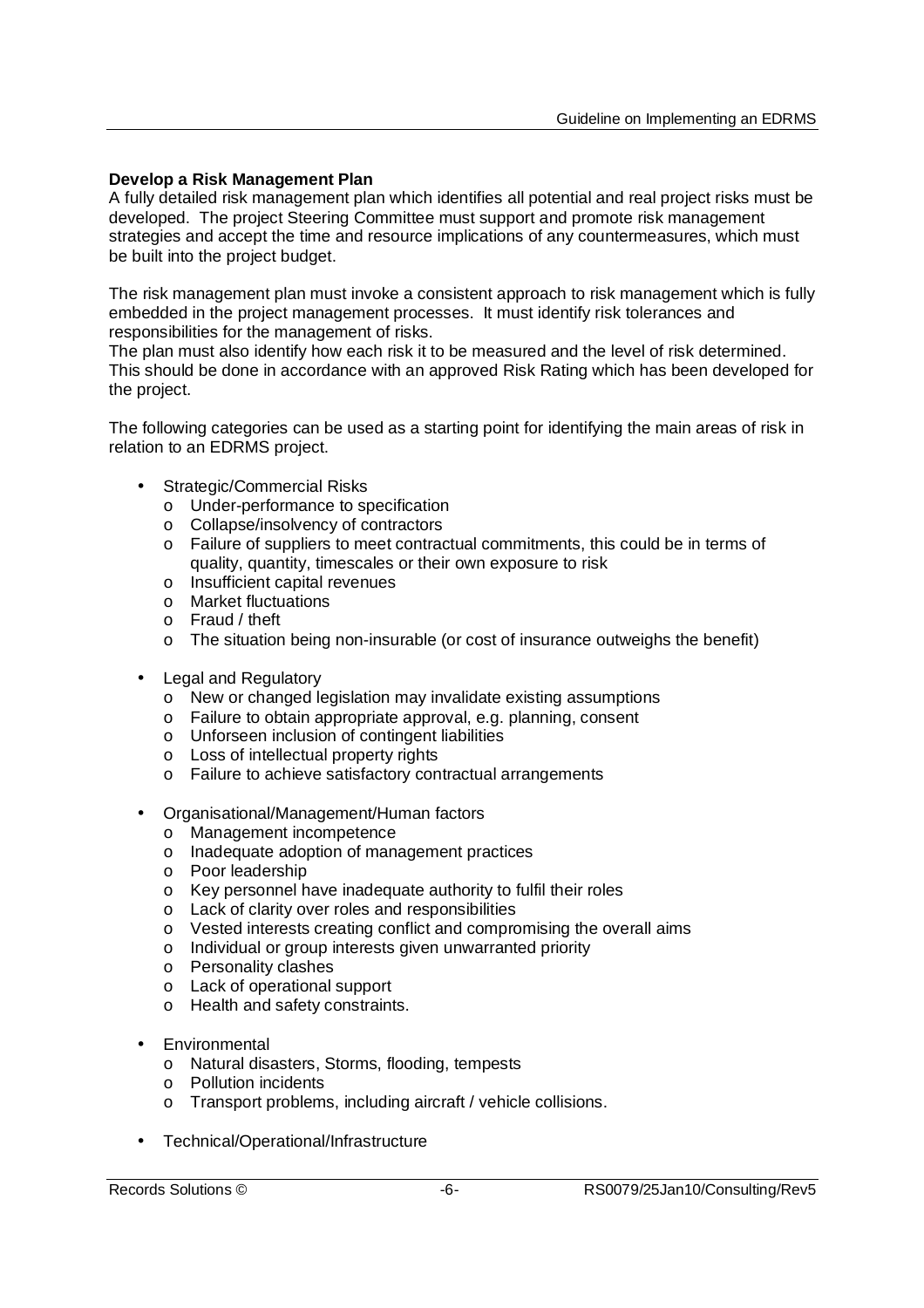- o Inadequate design
- o Professional negligence
- o Infrastructure failure
- o Operation lifetime lower than expected
- o Safety being compromised
- o Performance failure
- o Scope 'creep'
- o Unclear expectations
- o Breaches in security / information scrutiny
- o Lack or inadequacy of business continuity.

#### **Establish a Project Organisation Structure**

As part of organizing the project groups it is necessary to develop a Project Organisation document which details all stakeholders, steering committee members, project team members, and sponsor etc. The document should provide the detail of reporting relationships and specific responsibilities for all team members etc.

Establishing a Steering Committee consisting of critical senior stakeholders is one of the keys to ensuring ongoing interest in the successful implementation of the EDRMS. Generally speaking the more senior the committee members are in the organisation the better, but they should have a vested interest in the project.

Of equal if not greater importance is the role of Project Sponsor. Once again the Project Sponsor should have a vested interest in the project. Typically they will be the person who reports to the executive management team of the organisation and "drive" the project at that level.

An effective project team is critical to the success of the project and if necessary organisations should be prepared to source external expertise if required. The level of resourcing is also critical as under resourcing the project will result in consistently poor or delayed results.

#### **Change Management Plan (including Communication/Marketing Plan)**

The ultimate success of the EDRMS implementation will depend largely on the acceptance and usage of the system by the organisations staff. Whilst a mandate from the Chief Executive may create the initial impetus for use, this will only work in the long term if the reasons for implementation are understood across the organisation and the system does not impede staff in their daily work.

The change management and communication/marketing plan is developed as a means to identify all the factors associated with communicating the impending change to the organisation in the most open, honest and effective manner.

Whilst appropriate training is important to system understanding and uptake, no amount of training will substitute for a user understanding the "what's in it for me" component of the system. Generally speaking the less a system encroaches on the daily tasks of an employee the more successful they will be.

The plan must include a detailed Communication & Marketing plan which details:

- what will be communicated (including a consistent message)
- by what means it will be communicated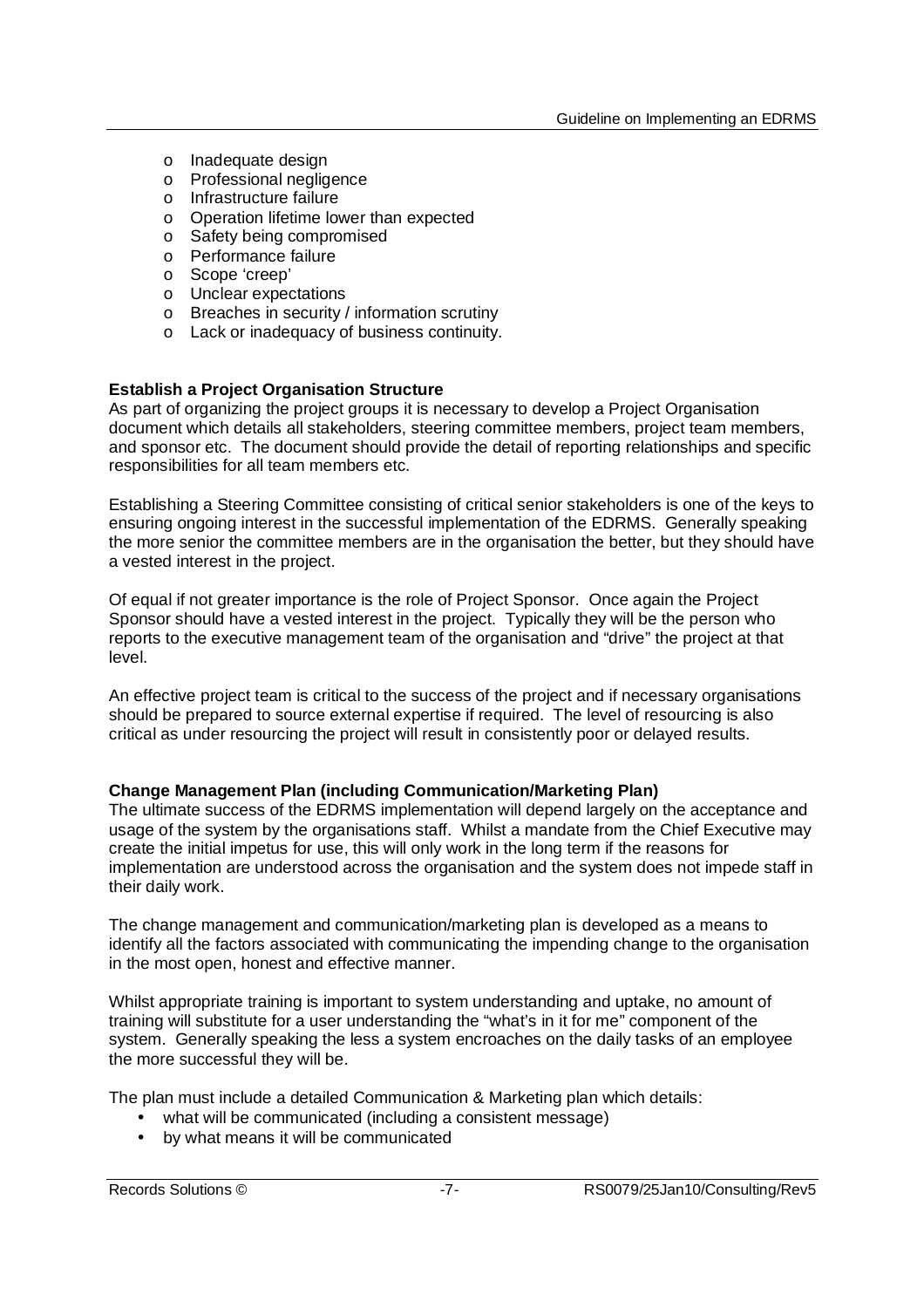- who will be communicated with
- how often and when communication will occur

Keep in mind that the one-size-fits-all approach is not a sound vehicle to effectively communicate important information, especially if staff are expected to modify behaviour and practices as a result.

Localised branding may also form part of the Marketing component of the plan. This has proven to be successful and negates any negativity that may be created should the original vendor be taken over or merged with another company.

Another critical component of the Changes Management Plan should focus on the impending changes for existing Records Management staff. It is essential that these staff be well supported and have an involvement in critical parts of the implementation e.g. system selection and configuration which ensures they have a level of ownership.

The change management plan should also:

- Demonstrate advantages, like the enhancement to current work practices, increased productivity and service delivery quality to managers and staff through champions and the success of the program in pilot sites
- Provide the ability for staff to give feedback or raise issues relating to the system
- Locate, support and empower project champions to assist with the successful uptake of the EDRMS
- Provide an effective and well-planned education and training program to support the change management process.

# **Training Plan**

A Training Plan is sometimes included as part of the Change Management Plan, but whatever form it comes in it must address all of the particular requirements for staff undertaking different roles. Once again a one size fits all approach will rarely work.

The overall purpose of the plan is to provide details of which staff members are to be trained in what skills. The Training Plan will include:

- A schedule of training sessions, session attendees, session locations, times and durations.
- A back up date to "capture" those staff unable to attend scheduled training.
- A training Session Plan for each type/level of training to be provided. Each session plan must include:
	- o Details of expected outcomes of the session.
	- o Prerequisite skills required.
	- o The topics/functions to be presented, in the order they are to be presented and the approximate delivery duration of each topic/function.
	- o The method of training delivery to be used for each topic/function e.g. group discussion and exercises, individual tasks, the use of audio, visual techniques.
	- o Training aids to be used.
	- o An outline of how trainee "competence" will be assessed.

The training plan must also consider the logistical components related to resources (rooms, equipment and people) and how these can be managed in a way that does not adversely impact on the organisations operations.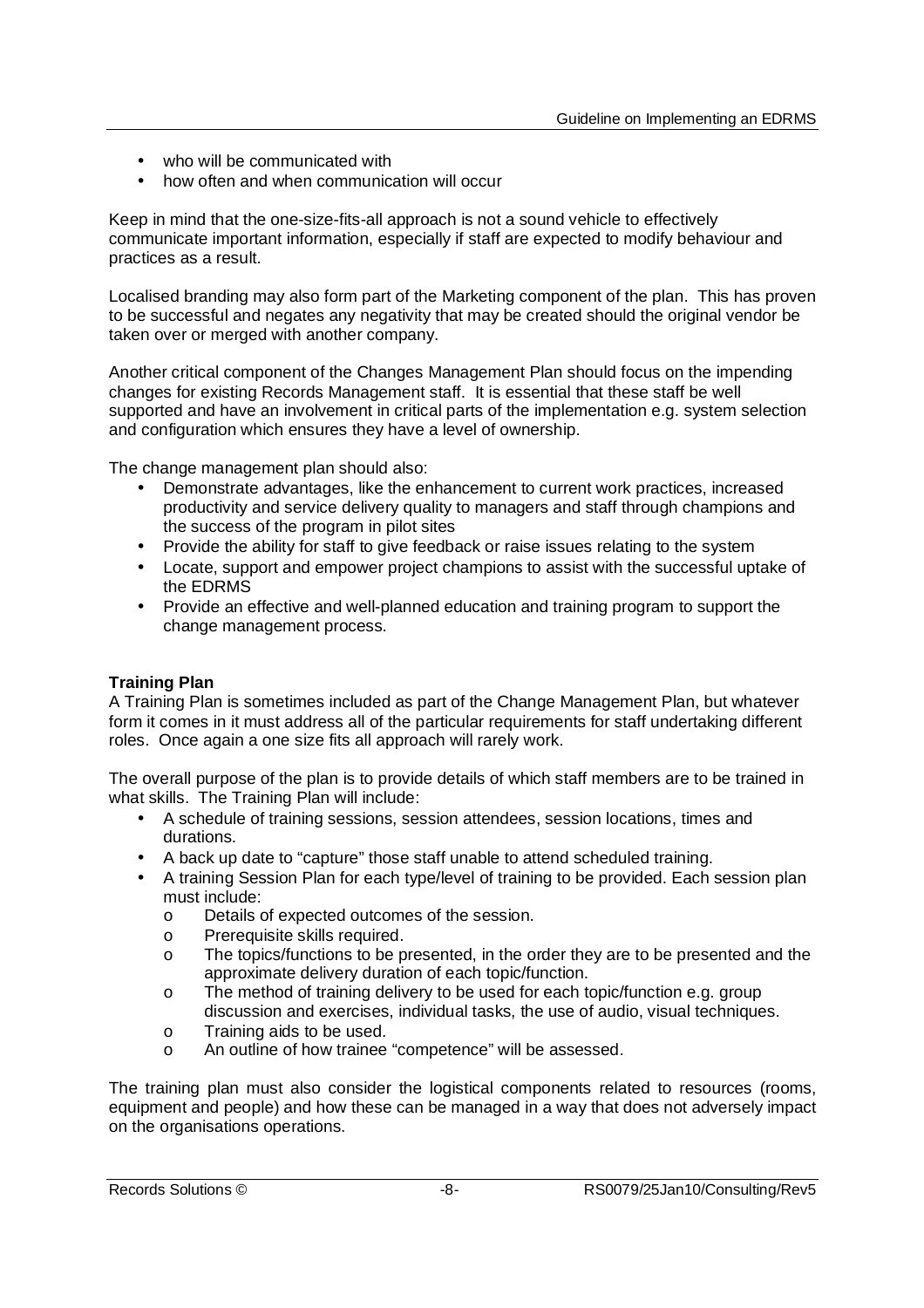The plan must be based on an assessment of the expected roles and responsibilities of users as well as an understanding of the current levels of knowledge and skill within the user staff.

#### **Records Migration Plan & Testing**

It is rare for a records migration plan to go exactly as planned, for despite the best laid plans, data migration is an inexact process. Unfortunately no 2 systems are identical and it is extremely unlikely that metadata element captured in one will transfer to the other in exactly the same manner.

Migration is a costly exercise and organisations need to carefully determine the need for such an exercise before embarking upon it. Generally speaking the "value" of the records in the original system should determine whether or not migration should take place. Other considerations may include the potential "ease" of migration, the cost and the level of data "cleansing" required to ensure a successful migration.

Keep in mind that it is unfair to ask vendors to submit a cost for migration without having first provided them an opportunity to view the current data being proposed for migration.

The Data Migration Plan must map each metadata element from the old system to its "new" field/location in the new system. The plan should detail each metadata element that may not migrate easily or be represented in the same manner in the new system and the reason why. It should also identify any metadata elements that can not be migrated and why.

Having agreed on the Data Migration Plan it is now necessary to develop a Data Migration Test Plan. Using the mapping agreed to, the Test Plan should detail multiple random samples of each metadata element from the old system and detail how and where they should be represented in the new system. Using the Test Plan is then merely a matter of comparing what should have happened (according to the Data Migration Plan) to what has happened in the real world of the new system.

Do not underestimate the effort required to undertake adequate data migration testing. Multiple samples of each metadata element should be checked and it is advisable to include staff who are very familiar with the metadata in the old system e.g. records management staff, in the data migration testing.

#### **Pilot Review**

Generally speaking the purpose for undertaking a Pilot review is to assess whether identified objectives for the pilot stage have been achieved and whether there are any significant issues that would impede the broader organisational deployment.

The review should, as a minimum:

- measure expected organisational benefits against realised benefits
- measure expected key user benefits against realised benefits
- summarise the expected key functional requirements against realised outcomes
- measure system take up/user acceptance
- report on system impact on the IT infrastructure
- report on any "showstoppers" or significant impediments (if applicable)
- provide detail of lessons learnt and improvement/value add opportunities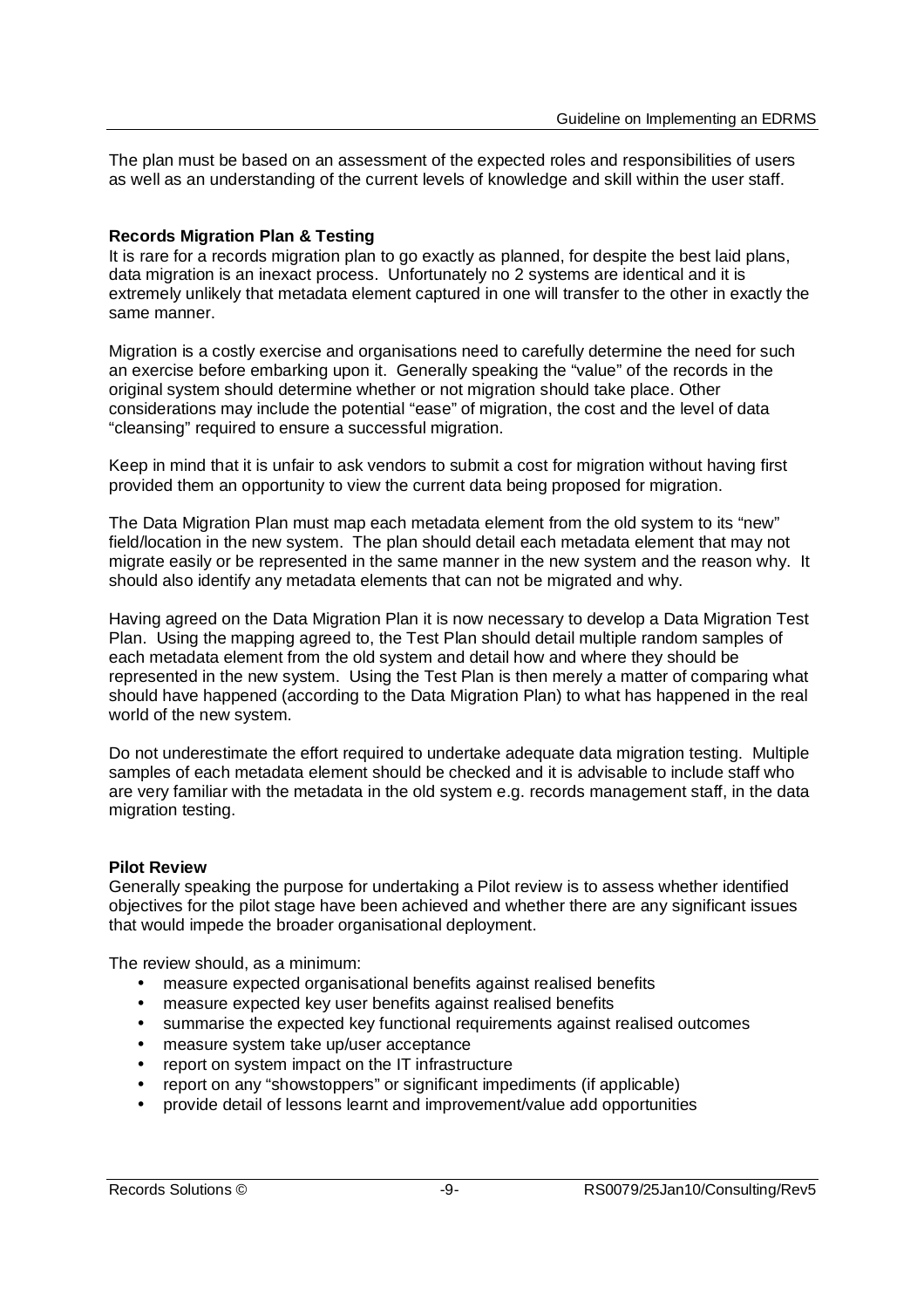The measurement of outcomes should be against the predetermined benefits register and success criteria. Discussions and workshops with pilot users and Project Team members should also form a significant component of the review. System generated statistics may also provide a level of anecdotal evidence of success or failure.

#### **Organisational Deployment Plan**

When planning the wider organisational deployment it is important to refine/improve your deployment methods in accordance with the lessons learnt via the pilot review.

The deployment plan provides an opportunity to take into account organisational issues that are out of your control e.g. it is unwise to program the Finance area of your organisation for deployment around budget or end of financial year times.

There are various methods for programming deployment e.g. along departmental lines, cross functional lines or geographical lines etc. Whatever method chosen the deployment plan should include a contingency allowance of 5% to 10% depending on the size of each deployment group.

#### **Implementation & Configuration Agreement**

Early in the project you should have undertaken a review which included the determination of general requirements for each Business Unit. Prior to deployment you have a second opportunity to revise specific requirements. This opportunity is via the development of an Implementation & Configuration Agreement.

Whilst the development of this document provides a unique opportunity to re-engineer business processes in conjunction with those staff that will be impacted most by the introduction of an EDRMS i.e. general users, it also provides an opportunity for the Project Team to gain agreement on a number of issues including the resource input required from the Business Unit.

The Implementation and Configuration agreement will include amongst other things:

- Security model
- Workgroup model
- Implementation details (mini project plan)
- Anticipated benefits
- Environmental scan (for later measurement purposes)
- Deliverables
- Responsibilities of the parties
- Business Unit resource commitment
- Mapping of network drives to BCS

#### **Post Implementation Review**

The purpose of the post implementation review is to measure the effectiveness of the system against the predetermined requirements and the anticipated benefits and to establish an ongoing monitoring regime.

The review should include a determination of:

- record generation and capture in accordance with the record keeping requirements of the organisation;
- system take up and usage; and